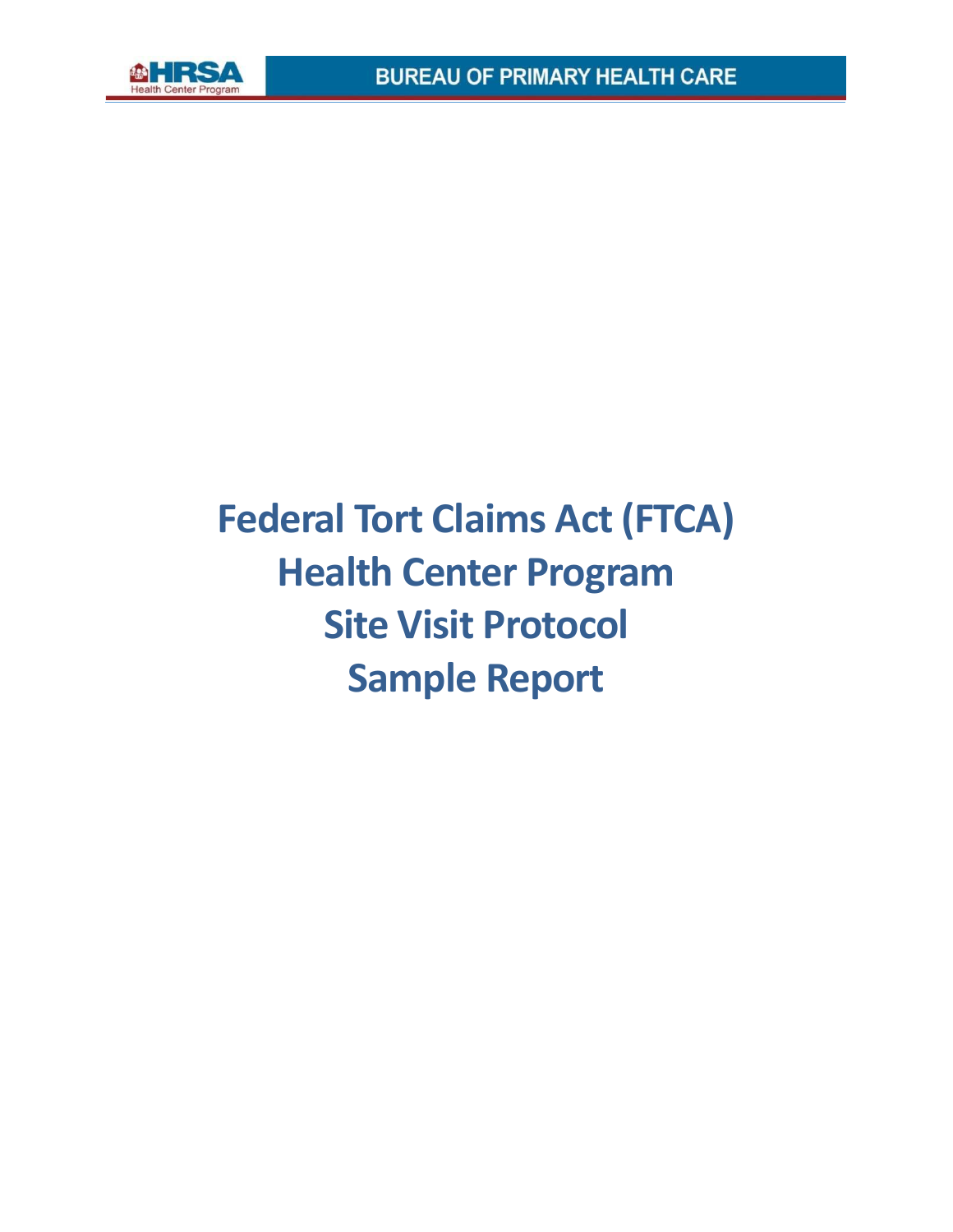## **Sample Report**

The site visit report will identify HRSA/FTCA compliance determinations for each area of review (credentialing, privileging, risk management, QI/QA, and claims management). FTCA program requirement issues are monitored with an action plan as noted below in the Sample Compliance Actions section. The site visit team may also identify performance improvement opportunities. Federal representatives and consultants will engage health center staff onsite about areas of improvement as identified during the review process.

#### **Credentialing**

Authority- 42 U.S.C 233(h)(2); Health Center Compliance Manual; PAL 2018-01 pg.19-21

| <b>FTCA Program Requirements</b>                                                                                                                                                                                                                                                                                                                                      | <b>Sample Compliance Actions</b>                                                                                                                                                                                                                       |
|-----------------------------------------------------------------------------------------------------------------------------------------------------------------------------------------------------------------------------------------------------------------------------------------------------------------------------------------------------------------------|--------------------------------------------------------------------------------------------------------------------------------------------------------------------------------------------------------------------------------------------------------|
|                                                                                                                                                                                                                                                                                                                                                                       | [Actions required to come into compliance]                                                                                                                                                                                                             |
| CP. 1 The health center has operating procedures<br>for the initial and recurring review (clearly<br>indicates period of review) of credentials for all<br>clinical staff members (licensed independent<br>practitioners (LIPs), other licensed or certified<br>practitioners (OLCPs), and other clinical staff<br>providing services on behalf of the health center) | Provide updated operating procedures for initial and<br>recurring review of credentials for all clinical staff<br>members (LIPs and OLCPs). These operating<br>procedures must clearly detail the following as<br>indicated below:                     |
| who are health center employees, individual<br>contractors, or volunteers.                                                                                                                                                                                                                                                                                            | $\Box$ Time period for review and<br>1.<br>2. Procedures for:                                                                                                                                                                                          |
| $\Box$ No compliance issue noted                                                                                                                                                                                                                                                                                                                                      | $\Box$ Employees,                                                                                                                                                                                                                                      |
| $\Box$ Compliance issues noted                                                                                                                                                                                                                                                                                                                                        | $\Box$ Individual contractors, and                                                                                                                                                                                                                     |
| Remarks:                                                                                                                                                                                                                                                                                                                                                              | $\Box$ Volunteers                                                                                                                                                                                                                                      |
|                                                                                                                                                                                                                                                                                                                                                                       | Due Date:                                                                                                                                                                                                                                              |
| CP. 2 The credentialing procedures ensure<br>verification of the following, as applicable:<br>Current licensure, registration, or<br>a)<br>certification using a primary source;                                                                                                                                                                                      | Provide updated operating procedures for initial and<br>recurring review of credentials for all clinical staff<br>members (LIPs and OLCPs). These operating<br>procedures must clearly detail the following for the<br>clinical staff indicated below: |
| b) Education and training for initial<br>credentialing, using:<br>Primary sources for LIPs<br>c)                                                                                                                                                                                                                                                                      | $\Box$ LIPs $\Box$ OLCPs                                                                                                                                                                                                                               |
|                                                                                                                                                                                                                                                                                                                                                                       | $\Box$ Current licensure, registration, or<br>a)                                                                                                                                                                                                       |
|                                                                                                                                                                                                                                                                                                                                                                       | certification using a primary source; $\square$                                                                                                                                                                                                        |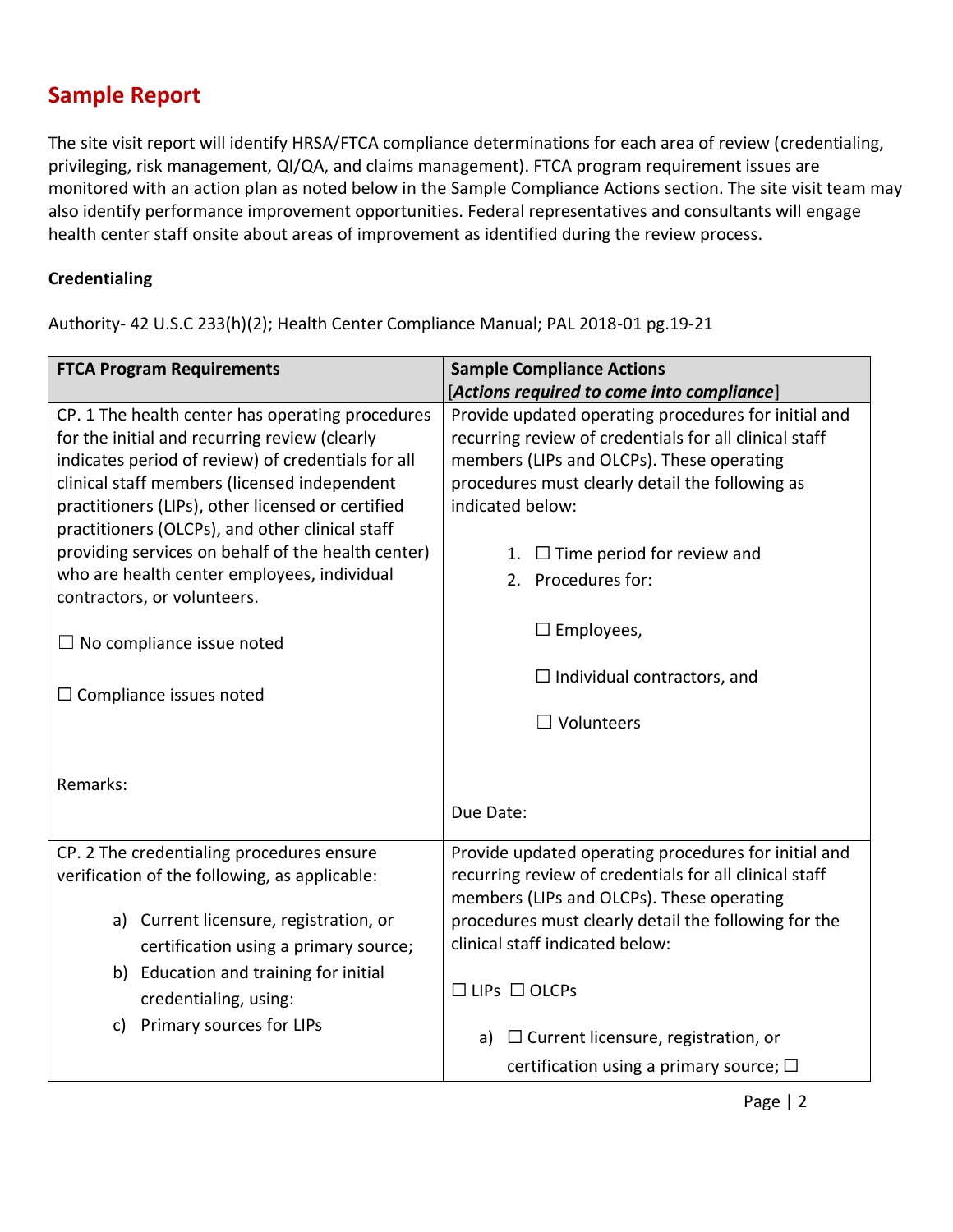|                                  | <b>FTCA Program Requirements</b>                                                                                                                                                                                                                                                                                                                                                                                                                           | <b>Sample Compliance Actions</b>                                                                                                                                                                                                                                                                                                                                                                                                                                                                                                  |
|----------------------------------|------------------------------------------------------------------------------------------------------------------------------------------------------------------------------------------------------------------------------------------------------------------------------------------------------------------------------------------------------------------------------------------------------------------------------------------------------------|-----------------------------------------------------------------------------------------------------------------------------------------------------------------------------------------------------------------------------------------------------------------------------------------------------------------------------------------------------------------------------------------------------------------------------------------------------------------------------------------------------------------------------------|
|                                  |                                                                                                                                                                                                                                                                                                                                                                                                                                                            | [Actions required to come into compliance]                                                                                                                                                                                                                                                                                                                                                                                                                                                                                        |
| d)<br>e)<br>f)<br>g)             | Primary or other sources (as<br>determined by the health center) for<br>OLCPs and any other clinical staff;<br>Completion of a query through the<br><b>National Practitioner Databank</b><br>(NPDB);<br>Clinical staff member's identity for<br>initial credentialing using a<br>government-issued picture<br>identification;<br>Drug Enforcement Administration<br>(DEA) registration; and<br>h) Current documentation of basic life<br>support training. | b) $\Box$ Education and training for initial<br>credentialing, using:<br>Primary sources for LIPs<br>i.<br>ii.<br>Primary or other sources (as<br>determined by the health center) for<br>OLCPs and any other clinical staff;<br>$\Box$ Completion of a query through the NPDB;<br>c)<br>d) $\Box$ Clinical staff member's identity for initial<br>credentialing using a government-issued<br>picture identification;<br>e) $\Box$ DEA registration; and<br>$\Box$ Current documentation of basic life support<br>f)<br>training. |
| $\Box$ No compliance issue noted |                                                                                                                                                                                                                                                                                                                                                                                                                                                            | Due Date:                                                                                                                                                                                                                                                                                                                                                                                                                                                                                                                         |
|                                  | Compliance issues noted                                                                                                                                                                                                                                                                                                                                                                                                                                    |                                                                                                                                                                                                                                                                                                                                                                                                                                                                                                                                   |
| Remarks:                         |                                                                                                                                                                                                                                                                                                                                                                                                                                                            |                                                                                                                                                                                                                                                                                                                                                                                                                                                                                                                                   |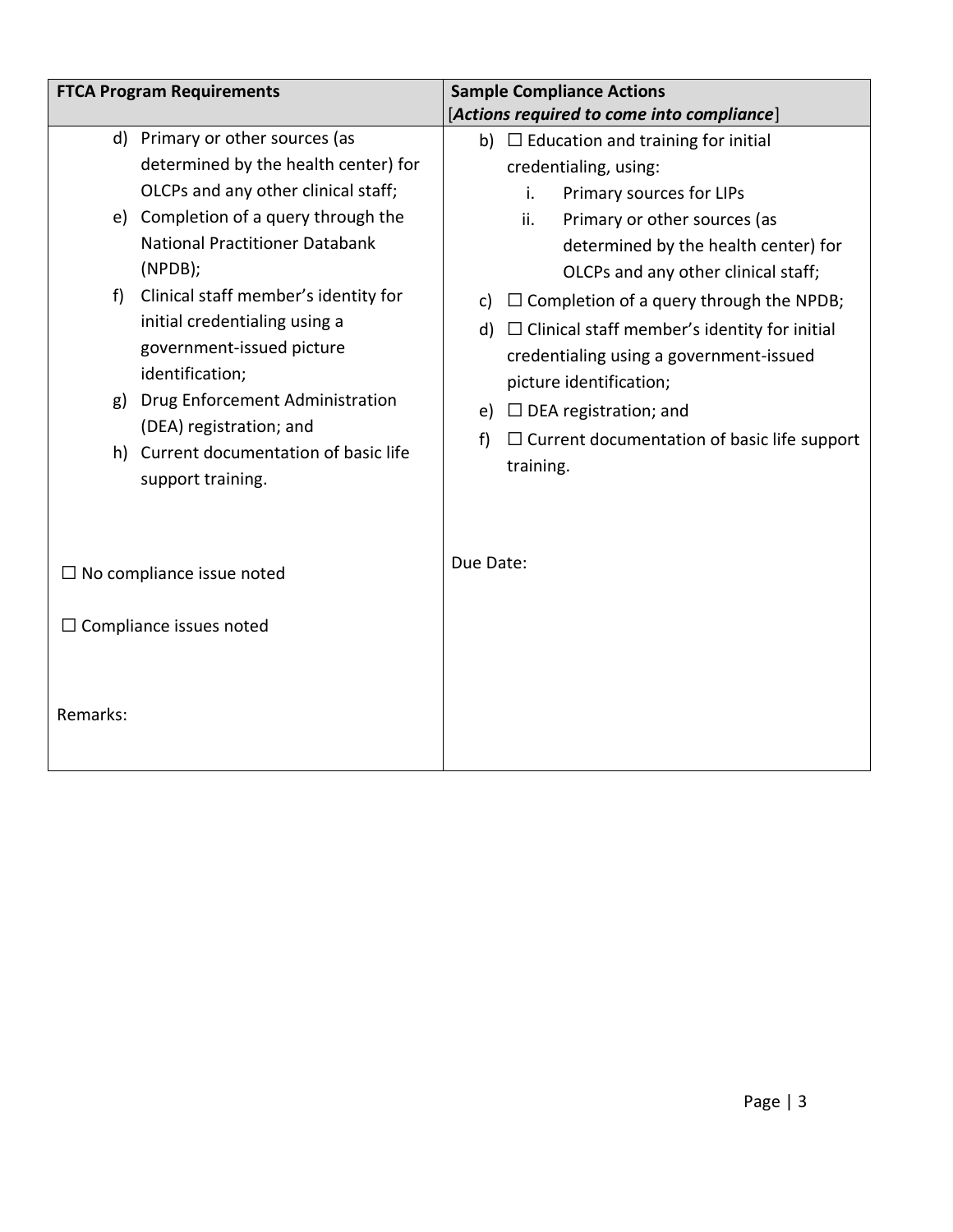## **Privileging**

Authority- 42 U.S.C 233(h)(2); Health Center Compliance Manual; PAL 2018-01 pg.19-21

| <b>FTCA Program Requirements</b>                                                                                                                                                                                                                                                                                                                  | <b>Sample Compliance Actions</b><br>[Actions required to come into compliance]                                                                                                                                                                                   |
|---------------------------------------------------------------------------------------------------------------------------------------------------------------------------------------------------------------------------------------------------------------------------------------------------------------------------------------------------|------------------------------------------------------------------------------------------------------------------------------------------------------------------------------------------------------------------------------------------------------------------|
| CP. 3 The health center has operating procedures<br>for the initial granting and renewal (for example,<br>every two years) of privileges for clinical staff<br>members (LIPs, OLCPs, and other clinical staff<br>providing services on behalf of the health center)<br>who are health center employees, individual<br>contractors, or volunteers. | Provide updated operating procedures for initial<br>granting and renewal of privileges for clinical staff<br>members (LIPs and OLCPs). These operating<br>procedures must clearly detail the following as<br>indicated below:<br>$\Box$ LIPs $\Box$ OLCPs        |
| $\Box$ No compliance issue noted                                                                                                                                                                                                                                                                                                                  | 1. Privileges procedures for                                                                                                                                                                                                                                     |
| $\Box$ Compliance issues noted                                                                                                                                                                                                                                                                                                                    | $\Box$ employees,                                                                                                                                                                                                                                                |
| Remarks:                                                                                                                                                                                                                                                                                                                                          | $\Box$ individual contractors, and<br>$\square$ volunteers.                                                                                                                                                                                                      |
|                                                                                                                                                                                                                                                                                                                                                   | Due Date:                                                                                                                                                                                                                                                        |
| CP. 4 The health center has privileging<br>procedures to address the following:<br>a) Verification of fitness for duty,<br>immunization, and communicable                                                                                                                                                                                         | Provide updated operating procedures for initial<br>granting and renewal of privileges for clinical staff<br>members (LIPs and OLCPs). These operating<br>procedures must clearly detail the following for the<br>groups indicated below:                        |
| disease status;<br>b) For initial privileging, verification of<br>current clinical competence via<br>training, education, and, as available,                                                                                                                                                                                                      | Group:<br>$\Box$ LIPs $\Box$ OLCPs                                                                                                                                                                                                                               |
| reference reviews;<br>For renewal of privileges, verification<br>C)<br>of current clinical competence via<br>peer review or other comparable<br>methods (for example, supervisory<br>performance reviews); and                                                                                                                                    | $\Box$ Verification of fitness for duty,<br>a)<br>immunization, and communicable disease<br>status;<br>$\Box$ For initial privileging, verification of<br>b)<br>current clinical competence via training,<br>education, and, as available, reference<br>reviews; |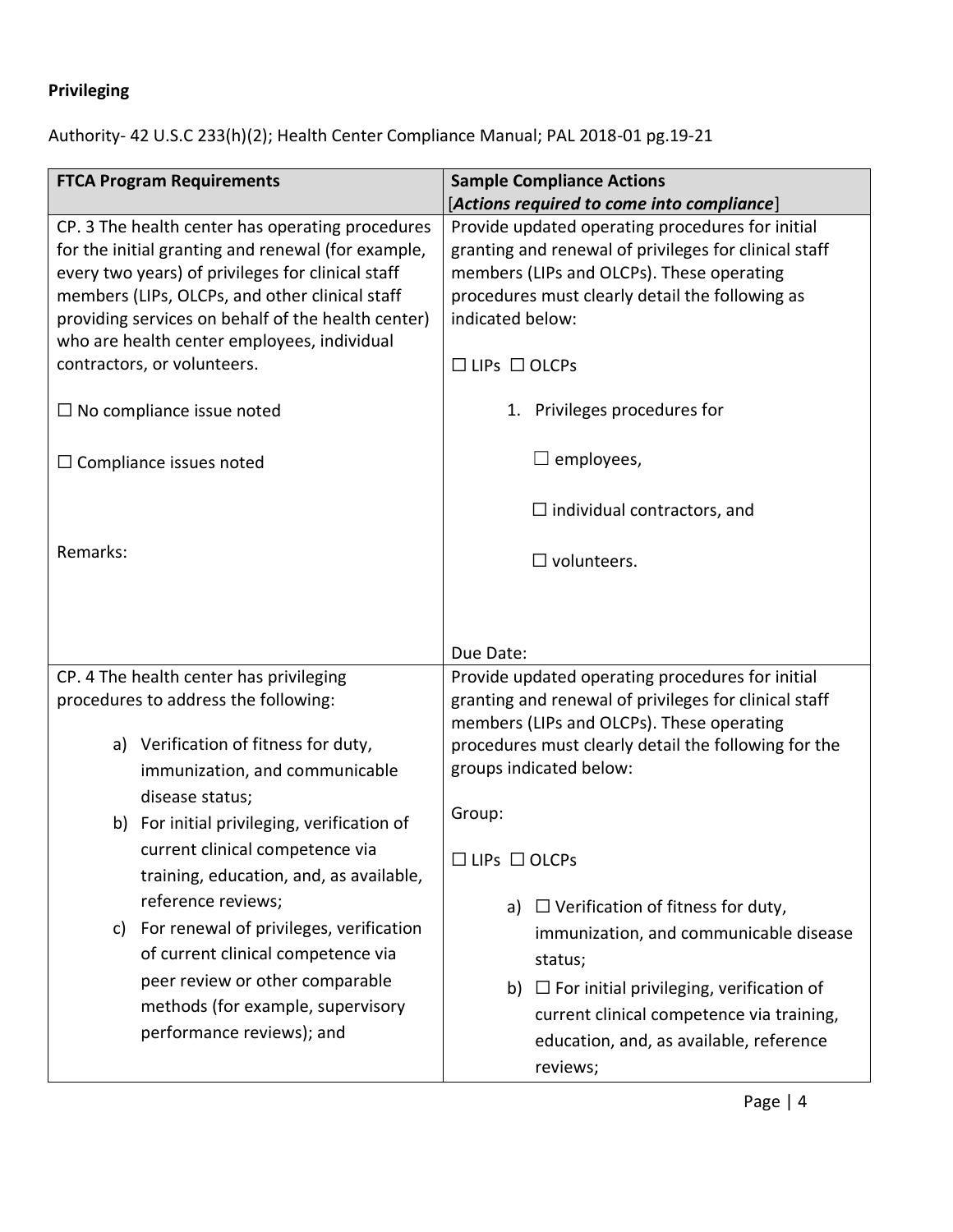| <b>FTCA Program Requirements</b>                                                  | <b>Sample Compliance Actions</b>                        |
|-----------------------------------------------------------------------------------|---------------------------------------------------------|
|                                                                                   | [Actions required to come into compliance]              |
| d) Process for denying, modifying or                                              | $\Box$ For renewal of privileges, verification of<br>c) |
| removing privileges based on                                                      | current clinical competence via peer                    |
| assessments of clinical competence                                                | review or other comparable methods (for                 |
| and/or fitness for duty.                                                          | example, supervisory performance                        |
|                                                                                   | reviews); and                                           |
|                                                                                   | d) $\Box$ Process for denying, modifying or             |
|                                                                                   | removing privileges based on assessments                |
| $\Box$ No compliance issue noted                                                  | of clinical competence and/or fitness for               |
|                                                                                   | duty.                                                   |
| $\Box$ Compliance issues noted                                                    |                                                         |
|                                                                                   |                                                         |
|                                                                                   |                                                         |
| Remarks:                                                                          | Due Date:                                               |
|                                                                                   |                                                         |
|                                                                                   |                                                         |
| CP. 5 The health center maintains files or records                                | Health center must ensure all provider files and/or     |
| for its clinical staff (for example, employees,                                   | records contain the appropriate documentation of        |
| individual contractors, and volunteers) that                                      | licensure, credentialing verification, and applicable   |
| contain documentation of licensure,<br>credentialing verification, and applicable | privileges, consistent with operating procedures.       |
| privileges, consistent with operating procedures.                                 |                                                         |
|                                                                                   |                                                         |
|                                                                                   |                                                         |
|                                                                                   |                                                         |
| $\Box$ No compliance issue noted                                                  |                                                         |
|                                                                                   | Due Date:                                               |
| $\Box$ Compliance issues noted                                                    |                                                         |
|                                                                                   |                                                         |
|                                                                                   |                                                         |
| Remarks:                                                                          |                                                         |
|                                                                                   |                                                         |
| CP. 6 If the health center has contracts with                                     | Provide contracts from your provider organizations      |
| provider organizations (for example, group                                        | (for example, group practices, locum tenens staffing    |
| practices, locum tenens staffing agencies,                                        | agencies, training programs) or formal, written         |
| training programs) or formal, written referral                                    | referral agreements with provider organizations that    |
| agreements with other provider organizations                                      | ensure and require the following:                       |
| that provide services within its scope of project,                                |                                                         |
| the health center has ensured that such                                           |                                                         |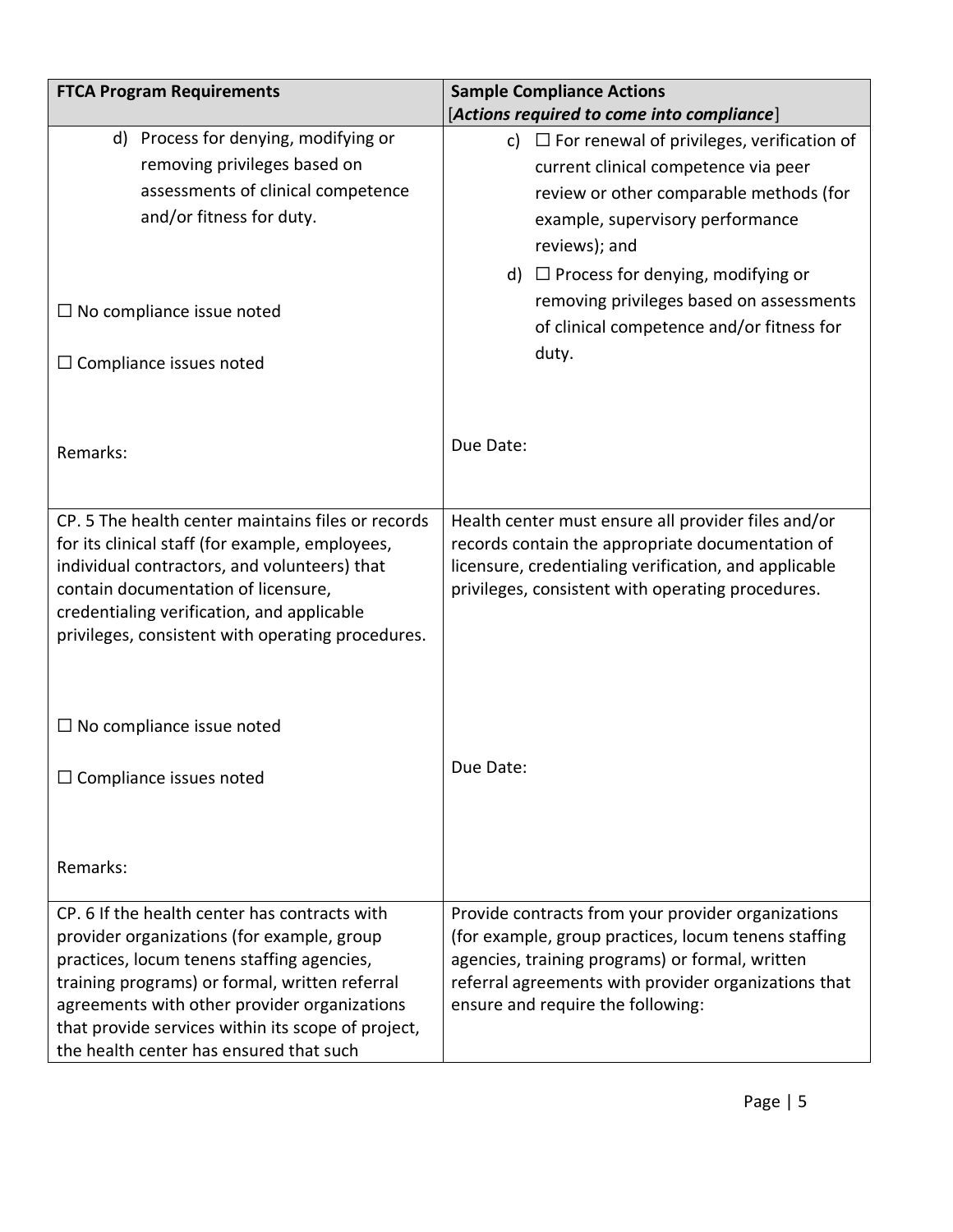| <b>FTCA Program Requirements</b>                                                                                                                                                                                                                                                                            | <b>Sample Compliance Actions</b>                                                                                                                                                                                                                                                                                                                                                         |
|-------------------------------------------------------------------------------------------------------------------------------------------------------------------------------------------------------------------------------------------------------------------------------------------------------------|------------------------------------------------------------------------------------------------------------------------------------------------------------------------------------------------------------------------------------------------------------------------------------------------------------------------------------------------------------------------------------------|
|                                                                                                                                                                                                                                                                                                             | [Actions required to come into compliance]                                                                                                                                                                                                                                                                                                                                               |
| providers are:<br>a) Licensed, certified, or registered as<br>verified through a credentialing<br>process, in accordance with applicable<br>Federal, state, and local laws; and<br>b) Competent and fit to perform the<br>contracted or referred services, as<br>assessed through a privileging<br>process. | a) $\Box$ A credentialing process for all licensed,<br>certified, or registered providers in<br>accordance with applicable Federal, state,<br>and local laws; and<br>$\Box$ A process to verify that all licensed,<br>b)<br>certified, or registered providers are<br>competent and fit to perform the<br>contracted or referred services, as<br>assessed through a privileging process. |
| $\Box$ No compliance issue noted                                                                                                                                                                                                                                                                            |                                                                                                                                                                                                                                                                                                                                                                                          |
| $\Box$ Compliance issues noted                                                                                                                                                                                                                                                                              | Due Date:                                                                                                                                                                                                                                                                                                                                                                                |
| Remarks:                                                                                                                                                                                                                                                                                                    |                                                                                                                                                                                                                                                                                                                                                                                          |

#### **Risk Management**

Authority- 42 U.S.C 233(h)(1); Health Center Compliance Manual; PAL 2018-01 pg.10-14

| <b>FTCA Program Requirements</b>                 | <b>Sample Compliance Actions</b>                  |
|--------------------------------------------------|---------------------------------------------------|
|                                                  | [Actions required to come into compliance]        |
| RM. 1 The health center is implementing an       | Provide ongoing documentation of your health care |
| ongoing health care risk management program to   | risk management program to reduce the risk of     |
| reduce the risk of adverse outcomes that could   | adverse outcomes that could result in medical     |
| result in medical malpractice or other health or | malpractice or other health or health-related     |
| health-related litigation and that requires the  | litigation.                                       |
| following:                                       |                                                   |
|                                                  | $\Box$ Policies and procedures for risk           |
| a) Risk management across the full range of      | management across the full range of               |
| health center health care activities;            | health center health care activities and risk     |
| b) Health care risk management training for      |                                                   |
|                                                  | management minutes or other                       |
| health center staff;                             | documentation that clearly indicates risk         |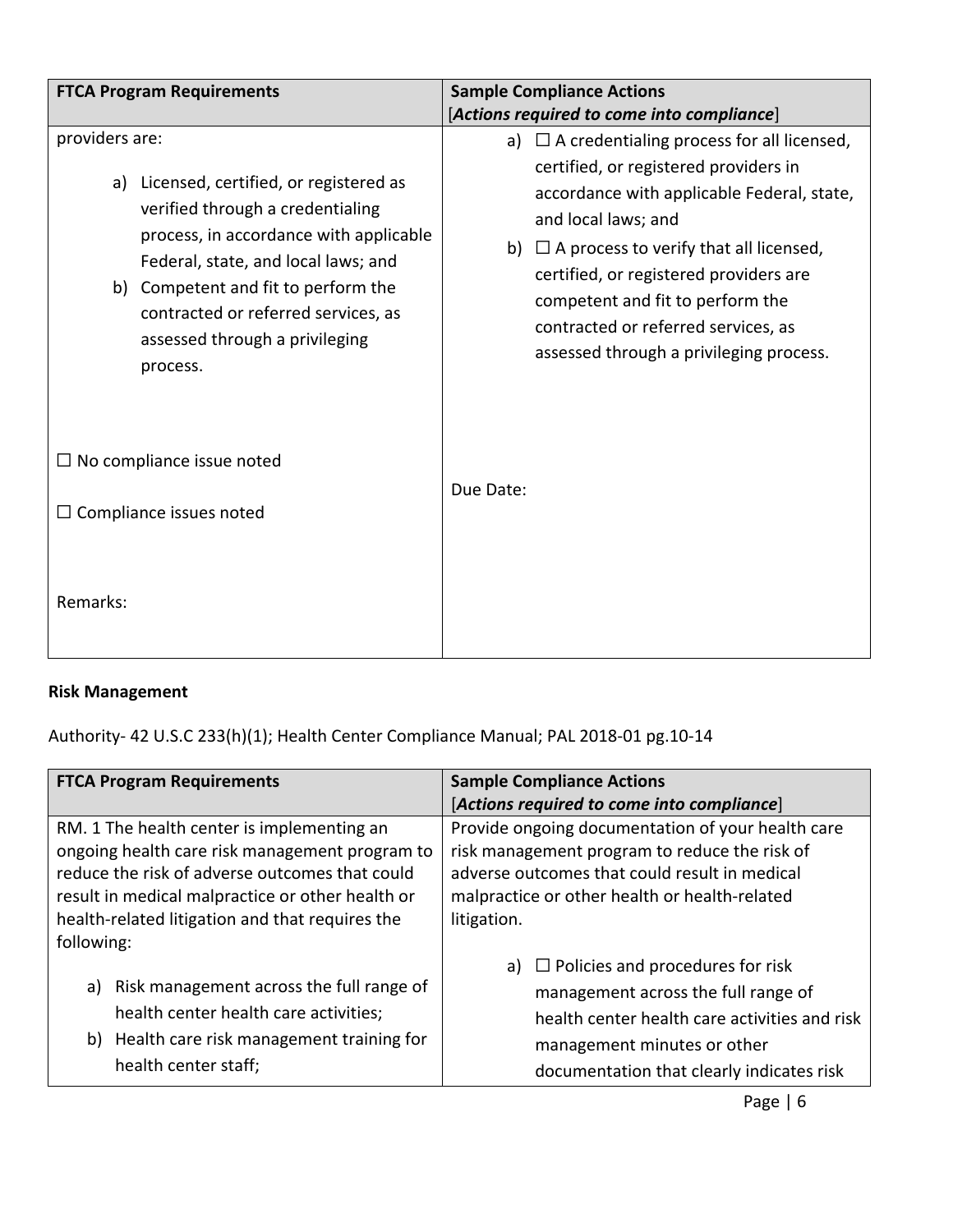| <b>FTCA Program Requirements</b>                                                                                                                                                                                                                                                                                                                                                                                                                                         | <b>Sample Compliance Actions</b>                                                                                                                                                                                                                                                                                                                                                                                                                                            |
|--------------------------------------------------------------------------------------------------------------------------------------------------------------------------------------------------------------------------------------------------------------------------------------------------------------------------------------------------------------------------------------------------------------------------------------------------------------------------|-----------------------------------------------------------------------------------------------------------------------------------------------------------------------------------------------------------------------------------------------------------------------------------------------------------------------------------------------------------------------------------------------------------------------------------------------------------------------------|
|                                                                                                                                                                                                                                                                                                                                                                                                                                                                          | [Actions required to come into compliance]                                                                                                                                                                                                                                                                                                                                                                                                                                  |
| Completion of quarterly risk management<br>C)                                                                                                                                                                                                                                                                                                                                                                                                                            | management is occurring within the health                                                                                                                                                                                                                                                                                                                                                                                                                                   |
| assessments by the health center; and                                                                                                                                                                                                                                                                                                                                                                                                                                    | center                                                                                                                                                                                                                                                                                                                                                                                                                                                                      |
| Annual reporting to the health center<br>d)                                                                                                                                                                                                                                                                                                                                                                                                                              | b) $\Box$ The health center risk management                                                                                                                                                                                                                                                                                                                                                                                                                                 |
| board which includes: completed risk                                                                                                                                                                                                                                                                                                                                                                                                                                     | training plan for all levels of staff and                                                                                                                                                                                                                                                                                                                                                                                                                                   |
| management activities; status of the                                                                                                                                                                                                                                                                                                                                                                                                                                     | other documentation that evidences risk                                                                                                                                                                                                                                                                                                                                                                                                                                     |
| health center's performance relative to                                                                                                                                                                                                                                                                                                                                                                                                                                  | management training within the health                                                                                                                                                                                                                                                                                                                                                                                                                                       |
| established risk management goals; and                                                                                                                                                                                                                                                                                                                                                                                                                                   | center (Example: Training Sources, Sign-in                                                                                                                                                                                                                                                                                                                                                                                                                                  |
| proposed risk management activities that                                                                                                                                                                                                                                                                                                                                                                                                                                 | sheets, registration forms, session                                                                                                                                                                                                                                                                                                                                                                                                                                         |
| relate and/or respond to identified areas                                                                                                                                                                                                                                                                                                                                                                                                                                | outlines); and                                                                                                                                                                                                                                                                                                                                                                                                                                                              |
| of high organizational risk.                                                                                                                                                                                                                                                                                                                                                                                                                                             | c) $\Box$ The most recent risk management                                                                                                                                                                                                                                                                                                                                                                                                                                   |
|                                                                                                                                                                                                                                                                                                                                                                                                                                                                          | report that was presented to the health                                                                                                                                                                                                                                                                                                                                                                                                                                     |
|                                                                                                                                                                                                                                                                                                                                                                                                                                                                          | center board, and minutes that clearly                                                                                                                                                                                                                                                                                                                                                                                                                                      |
|                                                                                                                                                                                                                                                                                                                                                                                                                                                                          | indicate the report was presented to the                                                                                                                                                                                                                                                                                                                                                                                                                                    |
| $\Box$ No compliance issue noted                                                                                                                                                                                                                                                                                                                                                                                                                                         | health center board.                                                                                                                                                                                                                                                                                                                                                                                                                                                        |
|                                                                                                                                                                                                                                                                                                                                                                                                                                                                          |                                                                                                                                                                                                                                                                                                                                                                                                                                                                             |
| $\Box$ Compliance issues noted                                                                                                                                                                                                                                                                                                                                                                                                                                           |                                                                                                                                                                                                                                                                                                                                                                                                                                                                             |
|                                                                                                                                                                                                                                                                                                                                                                                                                                                                          |                                                                                                                                                                                                                                                                                                                                                                                                                                                                             |
|                                                                                                                                                                                                                                                                                                                                                                                                                                                                          |                                                                                                                                                                                                                                                                                                                                                                                                                                                                             |
| Remarks:                                                                                                                                                                                                                                                                                                                                                                                                                                                                 |                                                                                                                                                                                                                                                                                                                                                                                                                                                                             |
|                                                                                                                                                                                                                                                                                                                                                                                                                                                                          | Due Date:                                                                                                                                                                                                                                                                                                                                                                                                                                                                   |
|                                                                                                                                                                                                                                                                                                                                                                                                                                                                          |                                                                                                                                                                                                                                                                                                                                                                                                                                                                             |
| RM. 2 The health center has risk management                                                                                                                                                                                                                                                                                                                                                                                                                              | Provide risk management procedures that address                                                                                                                                                                                                                                                                                                                                                                                                                             |
| procedures that address the following areas for                                                                                                                                                                                                                                                                                                                                                                                                                          | the items listed below. Also, include any additional                                                                                                                                                                                                                                                                                                                                                                                                                        |
| health center services and operations:                                                                                                                                                                                                                                                                                                                                                                                                                                   | documents requested for each item.                                                                                                                                                                                                                                                                                                                                                                                                                                          |
|                                                                                                                                                                                                                                                                                                                                                                                                                                                                          |                                                                                                                                                                                                                                                                                                                                                                                                                                                                             |
|                                                                                                                                                                                                                                                                                                                                                                                                                                                                          |                                                                                                                                                                                                                                                                                                                                                                                                                                                                             |
|                                                                                                                                                                                                                                                                                                                                                                                                                                                                          |                                                                                                                                                                                                                                                                                                                                                                                                                                                                             |
|                                                                                                                                                                                                                                                                                                                                                                                                                                                                          |                                                                                                                                                                                                                                                                                                                                                                                                                                                                             |
|                                                                                                                                                                                                                                                                                                                                                                                                                                                                          |                                                                                                                                                                                                                                                                                                                                                                                                                                                                             |
|                                                                                                                                                                                                                                                                                                                                                                                                                                                                          |                                                                                                                                                                                                                                                                                                                                                                                                                                                                             |
|                                                                                                                                                                                                                                                                                                                                                                                                                                                                          |                                                                                                                                                                                                                                                                                                                                                                                                                                                                             |
|                                                                                                                                                                                                                                                                                                                                                                                                                                                                          |                                                                                                                                                                                                                                                                                                                                                                                                                                                                             |
|                                                                                                                                                                                                                                                                                                                                                                                                                                                                          |                                                                                                                                                                                                                                                                                                                                                                                                                                                                             |
|                                                                                                                                                                                                                                                                                                                                                                                                                                                                          |                                                                                                                                                                                                                                                                                                                                                                                                                                                                             |
|                                                                                                                                                                                                                                                                                                                                                                                                                                                                          |                                                                                                                                                                                                                                                                                                                                                                                                                                                                             |
|                                                                                                                                                                                                                                                                                                                                                                                                                                                                          |                                                                                                                                                                                                                                                                                                                                                                                                                                                                             |
| Identifying and mitigating the health<br>a)<br>care areas/activities of highest risk<br>within the health center's HRSA-<br>approved scope of project, including<br>but not limited to tracking referrals,<br>diagnostics, and hospital admissions<br>ordered by health center providers;<br>b) Documenting, analyzing, and<br>addressing clinically-related<br>complaints and "near misses"<br>reported by health center employees,<br>patients, and other individuals; | $\Box$ Identifying and mitigating the health care<br>a)<br>areas/activities of highest risk within the<br>health center's HRSA-approved scope of<br>project, including but not limited to tracking<br>referrals, diagnostics, and hospital admissions<br>ordered by health center providers;<br>Documenting, analyzing, and addressing<br>b)<br>clinically-related complaints and "near misses"<br>reported by health center employees,<br>patients, and other individuals; |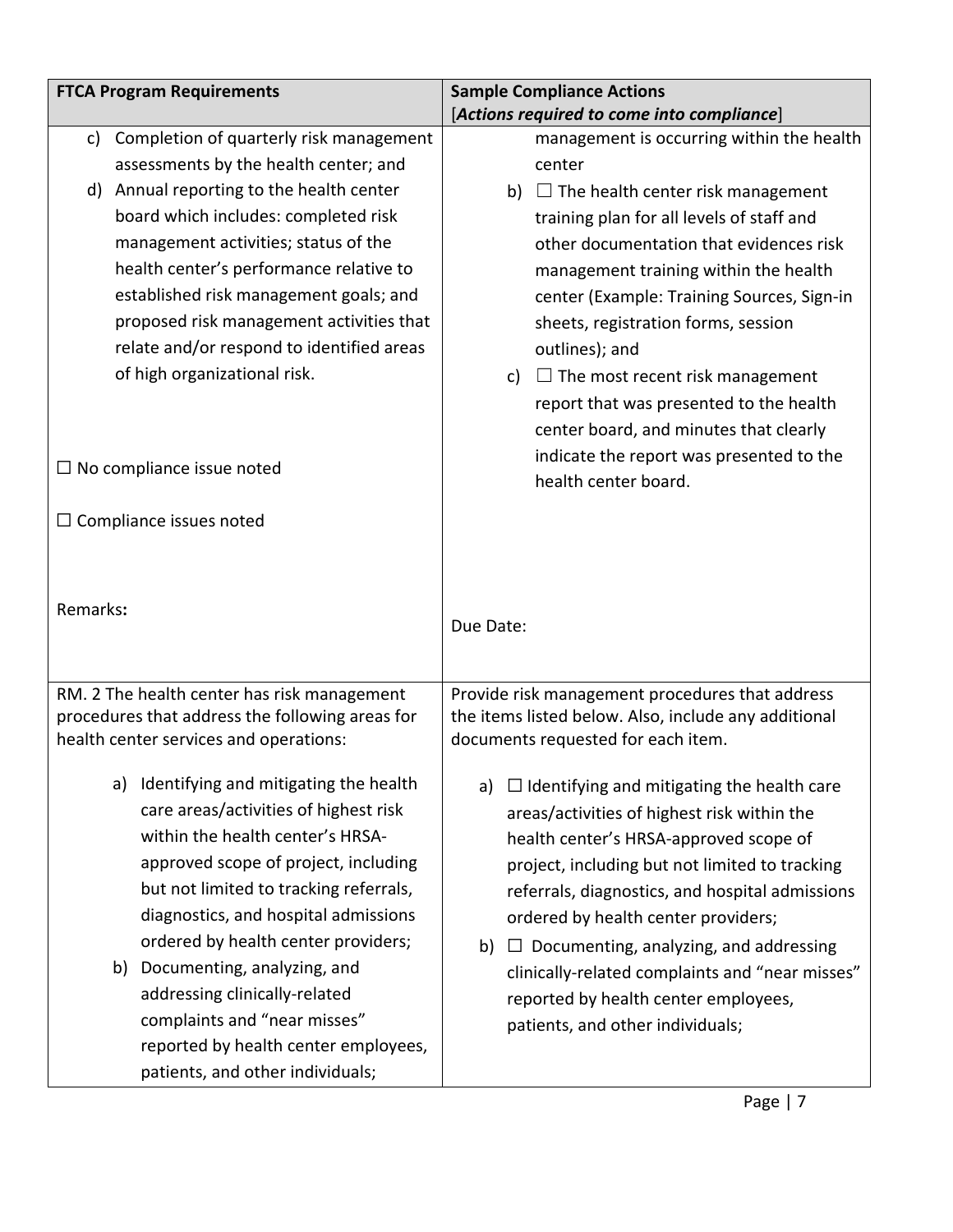| <b>FTCA Program Requirements</b> |                                                                                                                                                                                                                                                                                                                                                                                                                                                                                                                                                                                                                          | <b>Sample Compliance Actions</b>                                                                                                                                                                                                                                                                                                                                                                                                                                                                                                                                                                                                                        |
|----------------------------------|--------------------------------------------------------------------------------------------------------------------------------------------------------------------------------------------------------------------------------------------------------------------------------------------------------------------------------------------------------------------------------------------------------------------------------------------------------------------------------------------------------------------------------------------------------------------------------------------------------------------------|---------------------------------------------------------------------------------------------------------------------------------------------------------------------------------------------------------------------------------------------------------------------------------------------------------------------------------------------------------------------------------------------------------------------------------------------------------------------------------------------------------------------------------------------------------------------------------------------------------------------------------------------------------|
|                                  |                                                                                                                                                                                                                                                                                                                                                                                                                                                                                                                                                                                                                          | [Actions required to come into compliance]                                                                                                                                                                                                                                                                                                                                                                                                                                                                                                                                                                                                              |
| c)<br>d)                         | Setting and tracking progress related<br>to annual risk management goals;<br>Developing and implementing an<br>annual health care risk management<br>training plan for all staff members<br>based on identified areas/activities of<br>highest clinical risk for the health<br>center (including, but not limited to,<br>obstetrical procedures and infection<br>control) and any non-clinical trainings<br>appropriate for health center staff<br>(including HIPAA medical record<br>confidentiality requirements); and<br>e) Completing an annual risk<br>management report for the board and<br>key management staff. | $\Box$ Setting and tracking progress related to<br>c)<br>annual risk management goals;<br>$\Box$ Developing and implementing an annual<br>d)<br>health care risk management training plan for<br>all staff members based on identified<br>areas/activities of highest clinical risk for the<br>health center (including, but not limited to,<br>obstetrical procedures and infection control)<br>and any non-clinical trainings appropriate for<br>health center staff (including HIPAA medical<br>record confidentiality requirements); and;<br>$\Box$ Completing an annual risk management<br>e)<br>report for the board and key management<br>staff. |
|                                  | $\Box$ No compliance issue noted                                                                                                                                                                                                                                                                                                                                                                                                                                                                                                                                                                                         | Due Date:                                                                                                                                                                                                                                                                                                                                                                                                                                                                                                                                                                                                                                               |
| Remarks:                         | $\Box$ Compliance issues noted                                                                                                                                                                                                                                                                                                                                                                                                                                                                                                                                                                                           |                                                                                                                                                                                                                                                                                                                                                                                                                                                                                                                                                                                                                                                         |
|                                  | RM. 3 The health center has designated an<br>individual(s) (for example, a risk manager) who<br>oversees and coordinates the health center's<br>health care risk management activities and<br>completes risk management training annually.                                                                                                                                                                                                                                                                                                                                                                               | Provide the name of the individual(s) responsible for<br>the management of the health center's health care<br>risk management activities and risk management<br>training. Also, include position descriptions and job<br>agreements (if applicable).                                                                                                                                                                                                                                                                                                                                                                                                    |
|                                  | $\Box$ No compliance issue noted                                                                                                                                                                                                                                                                                                                                                                                                                                                                                                                                                                                         | Due Date:                                                                                                                                                                                                                                                                                                                                                                                                                                                                                                                                                                                                                                               |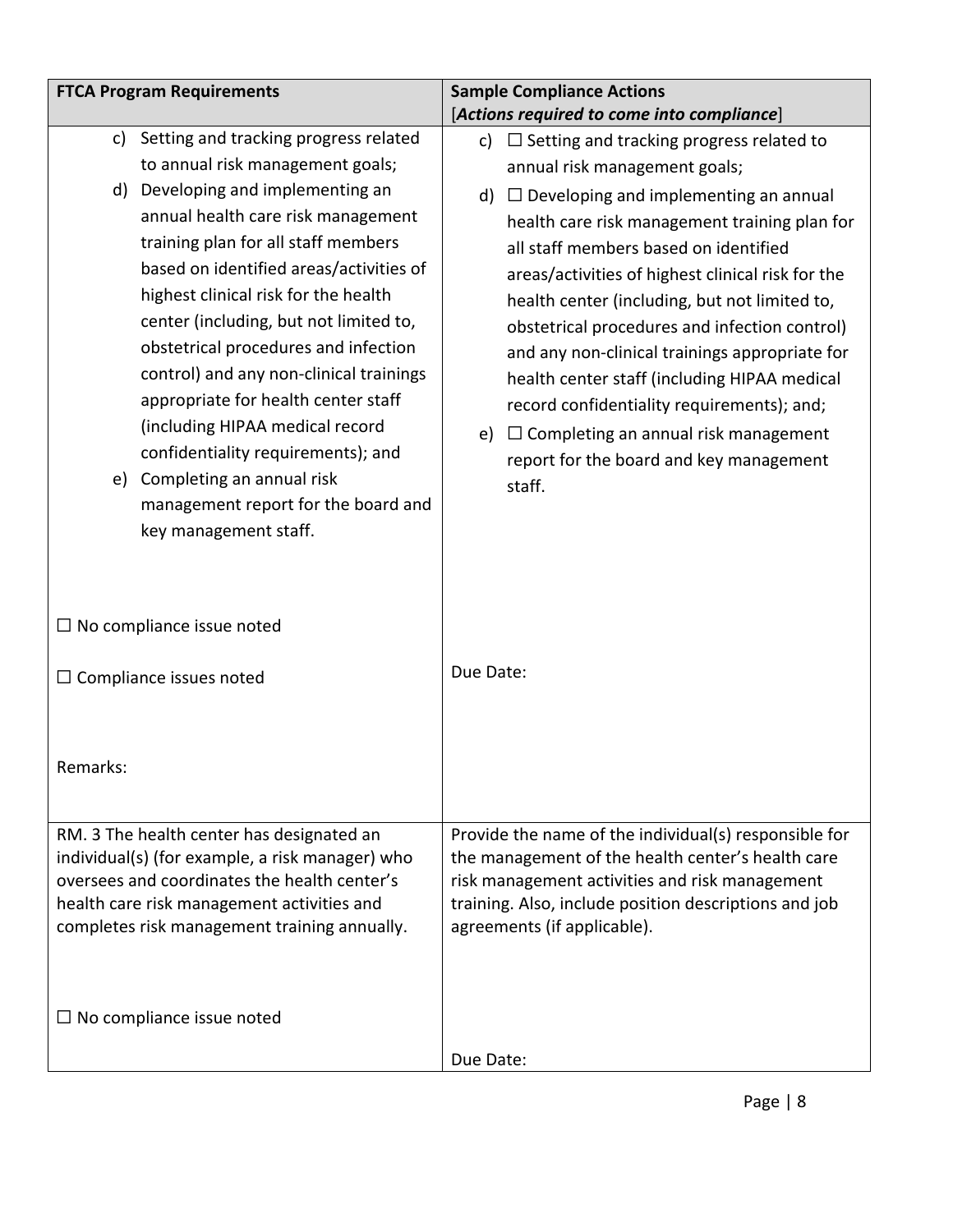| <b>FTCA Program Requirements</b> | <b>Sample Compliance Actions</b><br>[Actions required to come into compliance] |
|----------------------------------|--------------------------------------------------------------------------------|
| $\Box$ Compliance issues noted   |                                                                                |
| Remarks:                         |                                                                                |

## **Quality Assurance and Quality Improvement (QI/QA)**

Authority- 42 U.S.C 233(h)(1); Health Center Compliance Manual; PAL 2018-01 pg.15-18

| <b>FTCA Program Requirements</b>                | <b>Sample Compliance Actions</b>                                                                                                                                                         |
|-------------------------------------------------|------------------------------------------------------------------------------------------------------------------------------------------------------------------------------------------|
|                                                 | [Actions required to come into compliance]                                                                                                                                               |
| QM. 1 The health center has an ongoing quality  | Provide the following documentation:                                                                                                                                                     |
| improvement/assurance (QI/QA) system that       |                                                                                                                                                                                          |
| includes clinical services and [clinical]       | Board-approved policy(ies) that establishes a<br>a.                                                                                                                                      |
| management and maintains the confidentiality of | QI/QA program. This QI/QA program                                                                                                                                                        |
| patient records.                                | addresses the following:                                                                                                                                                                 |
|                                                 | a. $\Box$ The quality and utilization of health                                                                                                                                          |
| $\Box$ No compliance issue noted                | center services;                                                                                                                                                                         |
|                                                 | b. $\Box$ Patient satisfaction and patient<br>grievance processes; and                                                                                                                   |
| $\Box$ Compliance issues noted                  | c. $\Box$ Patient safety, including adverse                                                                                                                                              |
|                                                 | events;                                                                                                                                                                                  |
|                                                 | b. $\Box$ Position description for the individual(s)                                                                                                                                     |
| Remarks:                                        | designated to oversee the QI/QA program                                                                                                                                                  |
|                                                 | established by board-approved policy(ies).                                                                                                                                               |
|                                                 | This individual's responsibilities would include,                                                                                                                                        |
|                                                 | but would not be limited to, ensuring the<br>implementation of QI/QA operating                                                                                                           |
|                                                 | procedures and related assessments,                                                                                                                                                      |
|                                                 | monitoring QI/QA outcomes, and updating                                                                                                                                                  |
|                                                 | QI/QA operating procedures.                                                                                                                                                              |
|                                                 | c. $\Box$ The most recent QI/QA report that has                                                                                                                                          |
|                                                 | been provided to key management staff and                                                                                                                                                |
|                                                 | to the governing board. and                                                                                                                                                              |
|                                                 |                                                                                                                                                                                          |
|                                                 |                                                                                                                                                                                          |
|                                                 |                                                                                                                                                                                          |
|                                                 | d. $\Box$ Governing board minutes that document<br>that the most recent QI/QA report was shared<br>with and discussed by the governing board to<br>support decision-making and oversight |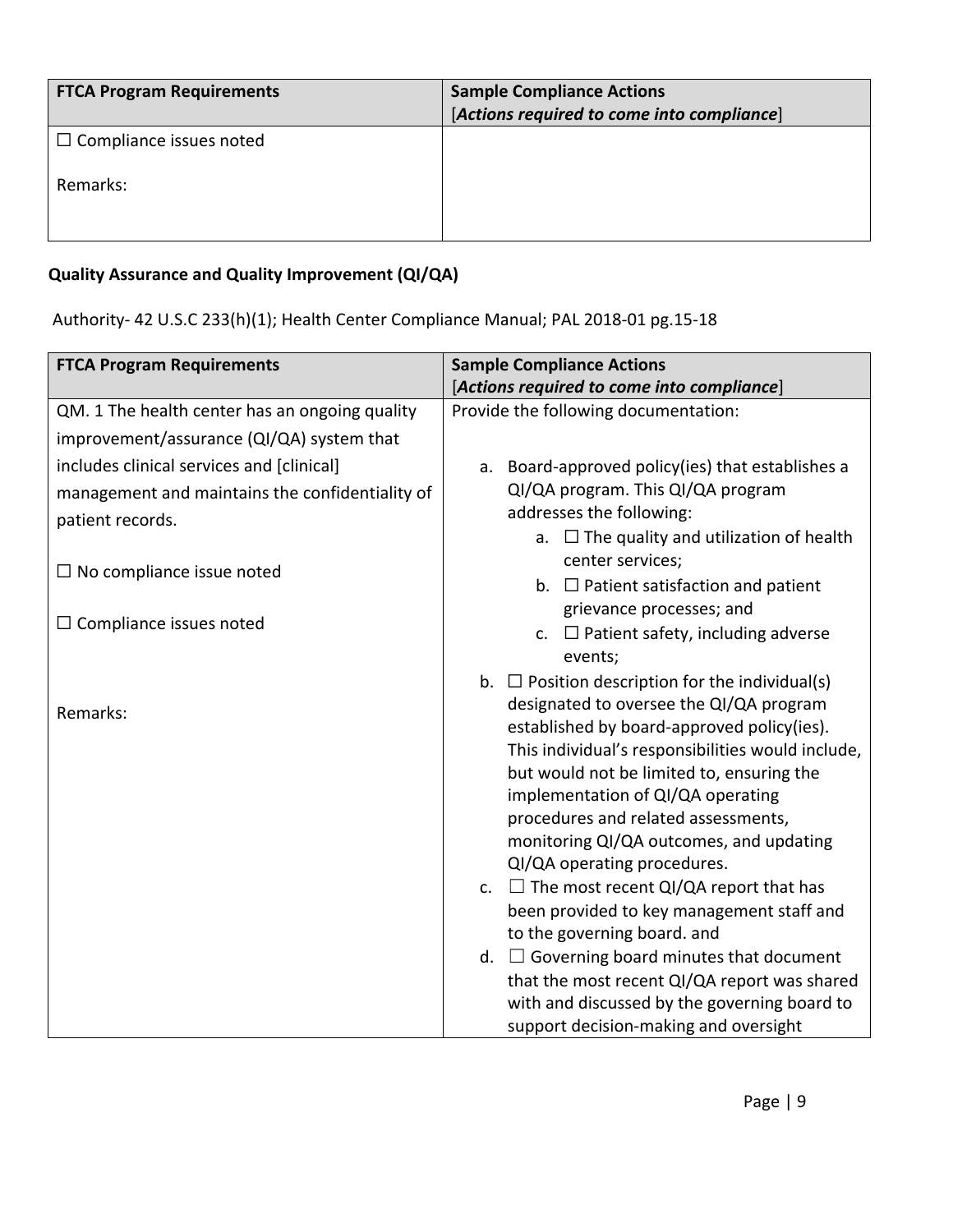| <b>FTCA Program Requirements</b>   |                                                                                                                                                                                                                                                                                                                                                                                                                                                                                                                                                                                                                                                                                                                                                                                                                                                           | <b>Sample Compliance Actions</b><br>[Actions required to come into compliance]                                                                                                                                                                                                                                                                                                                                                                                                                                                                                                                                                                                                                                                                                                                                                                                                                                                                                                                                                                                                                        |
|------------------------------------|-----------------------------------------------------------------------------------------------------------------------------------------------------------------------------------------------------------------------------------------------------------------------------------------------------------------------------------------------------------------------------------------------------------------------------------------------------------------------------------------------------------------------------------------------------------------------------------------------------------------------------------------------------------------------------------------------------------------------------------------------------------------------------------------------------------------------------------------------------------|-------------------------------------------------------------------------------------------------------------------------------------------------------------------------------------------------------------------------------------------------------------------------------------------------------------------------------------------------------------------------------------------------------------------------------------------------------------------------------------------------------------------------------------------------------------------------------------------------------------------------------------------------------------------------------------------------------------------------------------------------------------------------------------------------------------------------------------------------------------------------------------------------------------------------------------------------------------------------------------------------------------------------------------------------------------------------------------------------------|
|                                    |                                                                                                                                                                                                                                                                                                                                                                                                                                                                                                                                                                                                                                                                                                                                                                                                                                                           | regarding the provision of health center<br>services.<br>Due Date:                                                                                                                                                                                                                                                                                                                                                                                                                                                                                                                                                                                                                                                                                                                                                                                                                                                                                                                                                                                                                                    |
| provides the following:            | QM. 2 The health center's ongoing QI/QA system                                                                                                                                                                                                                                                                                                                                                                                                                                                                                                                                                                                                                                                                                                                                                                                                            | Provide the following documentation:                                                                                                                                                                                                                                                                                                                                                                                                                                                                                                                                                                                                                                                                                                                                                                                                                                                                                                                                                                                                                                                                  |
| a)<br>and<br>b)<br>2.<br>and<br>4. | Organizational arrangements, including<br>a focus of responsibility, to support the<br>quality assurance program and the<br>provision of high quality patient care;<br>Periodic assessment of the<br>appropriateness of the utilization of<br>services and the quality of services<br>provided or proposed to be provided to<br>individuals served by the center. Such<br>assessments must:<br>1. Be conducted by physicians or by<br>other licensed health professionals<br>under the supervision of physicians;<br>Be based on the systematic<br>collection and evaluation of patient<br>records;<br>3. Assess patient satisfaction,<br>achievement of project objectives,<br>and include a process for hearing<br>and resolving patient grievances;<br>Identify and document the<br>necessity for change in the<br>provision of services by the center | a. Operating procedures or processes that<br>address the following:<br>1. □ Adhering to current evidence-based<br>clinical guidelines, standards of care,<br>and standards of practice in the<br>provision of health center services, as<br>applicable;<br>2. □ Identifying, analyzing, and<br>addressing patient safety and adverse<br>events and implementing follow-up<br>actions, as necessary;<br>3. $\Box$ Assessing patient satisfaction;<br>4. $\Box$ Hearing and resolving patient<br>grievances;<br>5. □ Completing periodic QI/QA<br>assessments on at least a quarterly<br>basis to inform the modification of the<br>provision of health center services, as<br>appropriate; and<br>6. $\Box$ Producing and sharing reports on<br>QI/QA to support decision-making and<br>oversight by key management staff<br>and by the governing board regarding<br>the provision of health center services;<br>and<br>b. QI/QA assessments conducted on at least a<br>quarterly basis by the health center's<br>physicians or other licensed health care<br>professionals, using data systematically |
|                                    | and result in the institution of such<br>change, where indicated.                                                                                                                                                                                                                                                                                                                                                                                                                                                                                                                                                                                                                                                                                                                                                                                         | collected from patient records, to ensure:<br>1. $\Box$ Provider adherence to current<br>evidence-based clinical guidelines,                                                                                                                                                                                                                                                                                                                                                                                                                                                                                                                                                                                                                                                                                                                                                                                                                                                                                                                                                                          |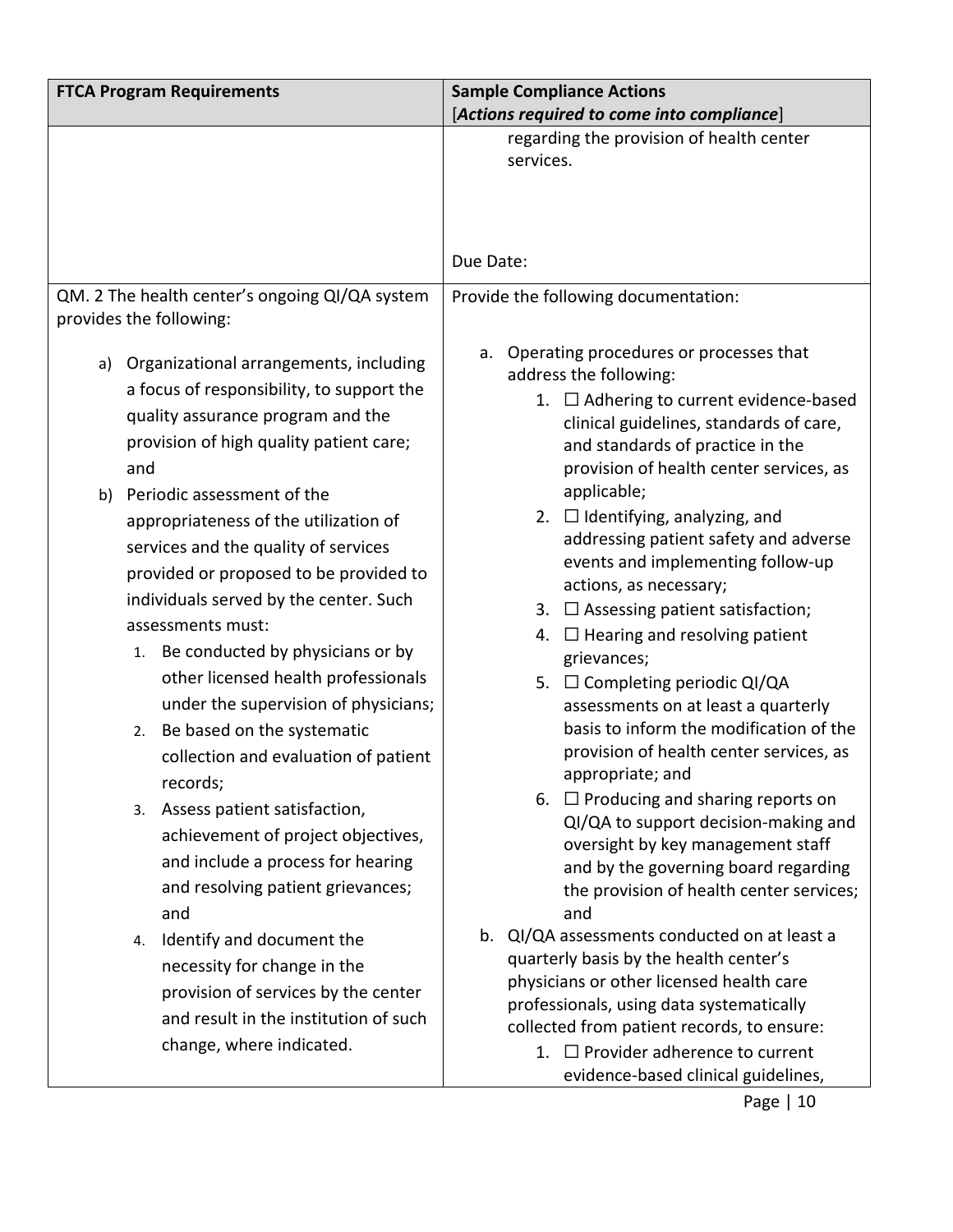| <b>FTCA Program Requirements</b>                                                                                                                                                                                                                                                                                                                                                                                                                                                                                                                                                                                                                                     | <b>Sample Compliance Actions</b>                                                                                                                                                                                                                                                                                                                                                                                                                                                                                                                                                                                                                                                                                  |
|----------------------------------------------------------------------------------------------------------------------------------------------------------------------------------------------------------------------------------------------------------------------------------------------------------------------------------------------------------------------------------------------------------------------------------------------------------------------------------------------------------------------------------------------------------------------------------------------------------------------------------------------------------------------|-------------------------------------------------------------------------------------------------------------------------------------------------------------------------------------------------------------------------------------------------------------------------------------------------------------------------------------------------------------------------------------------------------------------------------------------------------------------------------------------------------------------------------------------------------------------------------------------------------------------------------------------------------------------------------------------------------------------|
|                                                                                                                                                                                                                                                                                                                                                                                                                                                                                                                                                                                                                                                                      | [Actions required to come into compliance]                                                                                                                                                                                                                                                                                                                                                                                                                                                                                                                                                                                                                                                                        |
| $\Box$ No compliance issue noted<br>$\Box$ Compliance issues noted                                                                                                                                                                                                                                                                                                                                                                                                                                                                                                                                                                                                   | standards of care, and standards of<br>practice in the provision of health<br>center services, as applicable; and<br>2. $\Box$ The identification of any patient<br>safety and adverse events and the<br>implementation of related follow-up<br>actions, as necessary.                                                                                                                                                                                                                                                                                                                                                                                                                                            |
| Remarks:                                                                                                                                                                                                                                                                                                                                                                                                                                                                                                                                                                                                                                                             | Due Date:                                                                                                                                                                                                                                                                                                                                                                                                                                                                                                                                                                                                                                                                                                         |
| QM. 3 The health center maintains the<br>confidentiality of patient records, including all<br>information as to personal facts and<br>circumstances obtained by the health center staff<br>about recipients of services. Specifically, the<br>health center must not divulge such information<br>without the individual's consent except as may<br>be required by law or as may be necessary to<br>provide service to the individual or to provide for<br>medical audits by the Secretary of HHS or his/her<br>designee with appropriate safeguards for<br>confidentiality of patient records.<br>$\Box$ No compliance issue noted<br>$\Box$ Compliance issues noted | Provide the following documentation:<br>$\Box$ Operating procedures on maintaining a<br>a.<br>retrievable health record (for example, the<br>health center has implemented a certified<br>Electronic Health Record (EHR)) for each<br>patient, the format and content of which is<br>consistent with both Federal and state laws<br>and requirements; and<br>b. $\Box$ Operating procedures on implemented<br>systems (for example, certified EHRs and<br>corresponding standard operating<br>procedures) for protecting the confidentiality<br>of patient information and safeguarding this<br>information against loss, destruction, or<br>unauthorized use, consistent with Federal and<br>state requirements. |
| Remarks:                                                                                                                                                                                                                                                                                                                                                                                                                                                                                                                                                                                                                                                             | Due Date:                                                                                                                                                                                                                                                                                                                                                                                                                                                                                                                                                                                                                                                                                                         |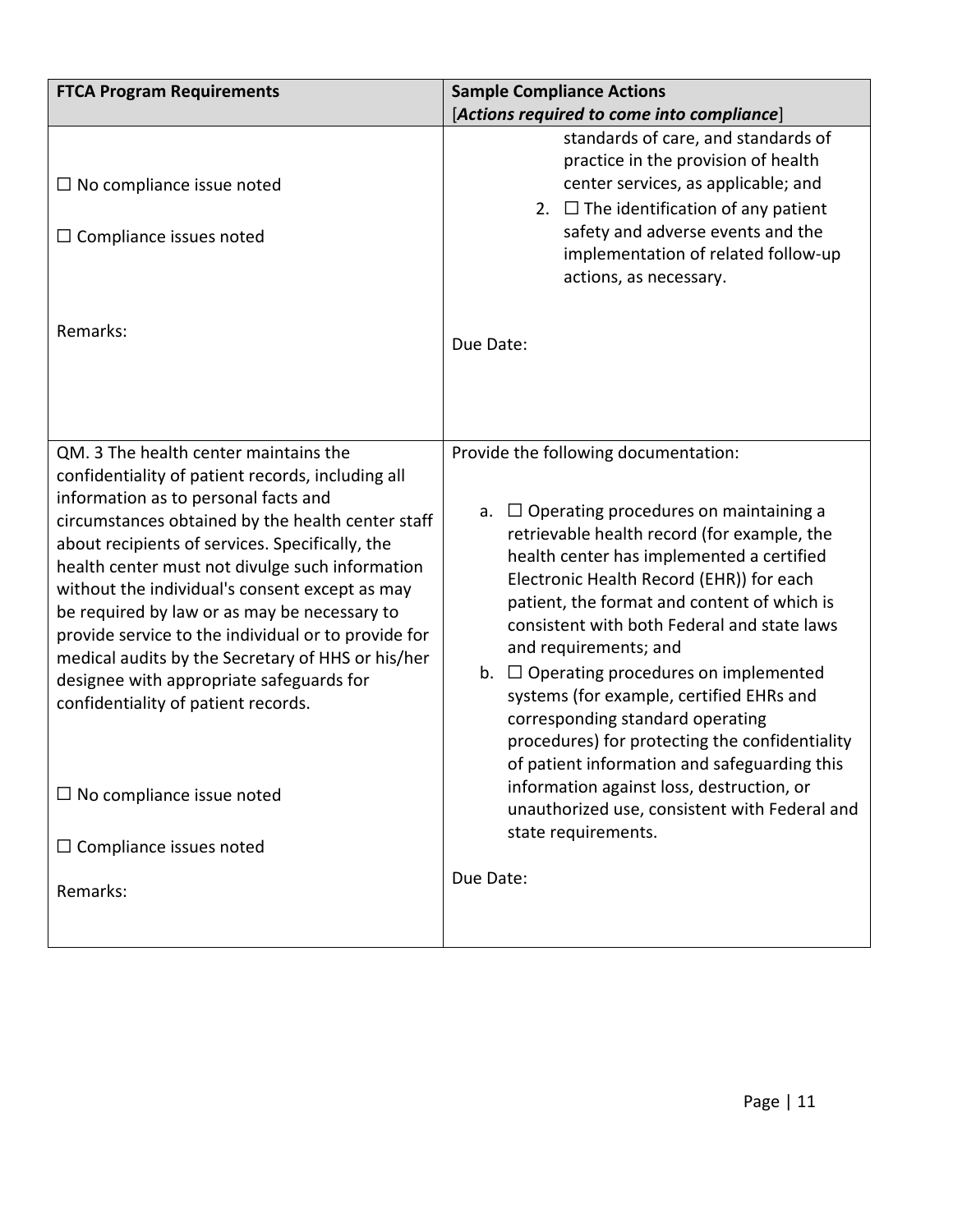### **Claims Management**

Authority- 42 U.S.C 233(h)(1); Health Center Compliance Manual; PAL 2018-01 pg.22-24

| [Actions required to come into compliance]                                                                                                                                                                                                                                                                                                                                                                                                                                                                                                                                                                                                                                                                                                                                                                                                                                                                                                                     |
|----------------------------------------------------------------------------------------------------------------------------------------------------------------------------------------------------------------------------------------------------------------------------------------------------------------------------------------------------------------------------------------------------------------------------------------------------------------------------------------------------------------------------------------------------------------------------------------------------------------------------------------------------------------------------------------------------------------------------------------------------------------------------------------------------------------------------------------------------------------------------------------------------------------------------------------------------------------|
| <b>Sample Compliance Actions</b><br>Provide claims management document(s) that details<br>a process for addressing potential or actual medical<br>malpractice claims that may be eligible for FTCA<br>coverage. The policies must detail and ensure the<br>following:<br>a) $\Box$ The preservation of all health center<br>documentation related to any actual or<br>potential claim or complaint (for example,<br>medical records and associated laboratory<br>and x-ray results, billing records,<br>employment records of all involved clinical<br>providers, clinic operating procedures);<br>and<br>$\Box$ Any service-of-process/summons that<br>b)<br>the health center or its provider(s)<br>receives relating to any alleged claim or<br>complaint is promptly sent to the HHS,<br>Office of the General Counsel, General<br>Law Division, per the process prescribed<br>by HHS and as further described in the<br>FTCA Health Center Policy Manual. |
| Due Date:                                                                                                                                                                                                                                                                                                                                                                                                                                                                                                                                                                                                                                                                                                                                                                                                                                                                                                                                                      |
|                                                                                                                                                                                                                                                                                                                                                                                                                                                                                                                                                                                                                                                                                                                                                                                                                                                                                                                                                                |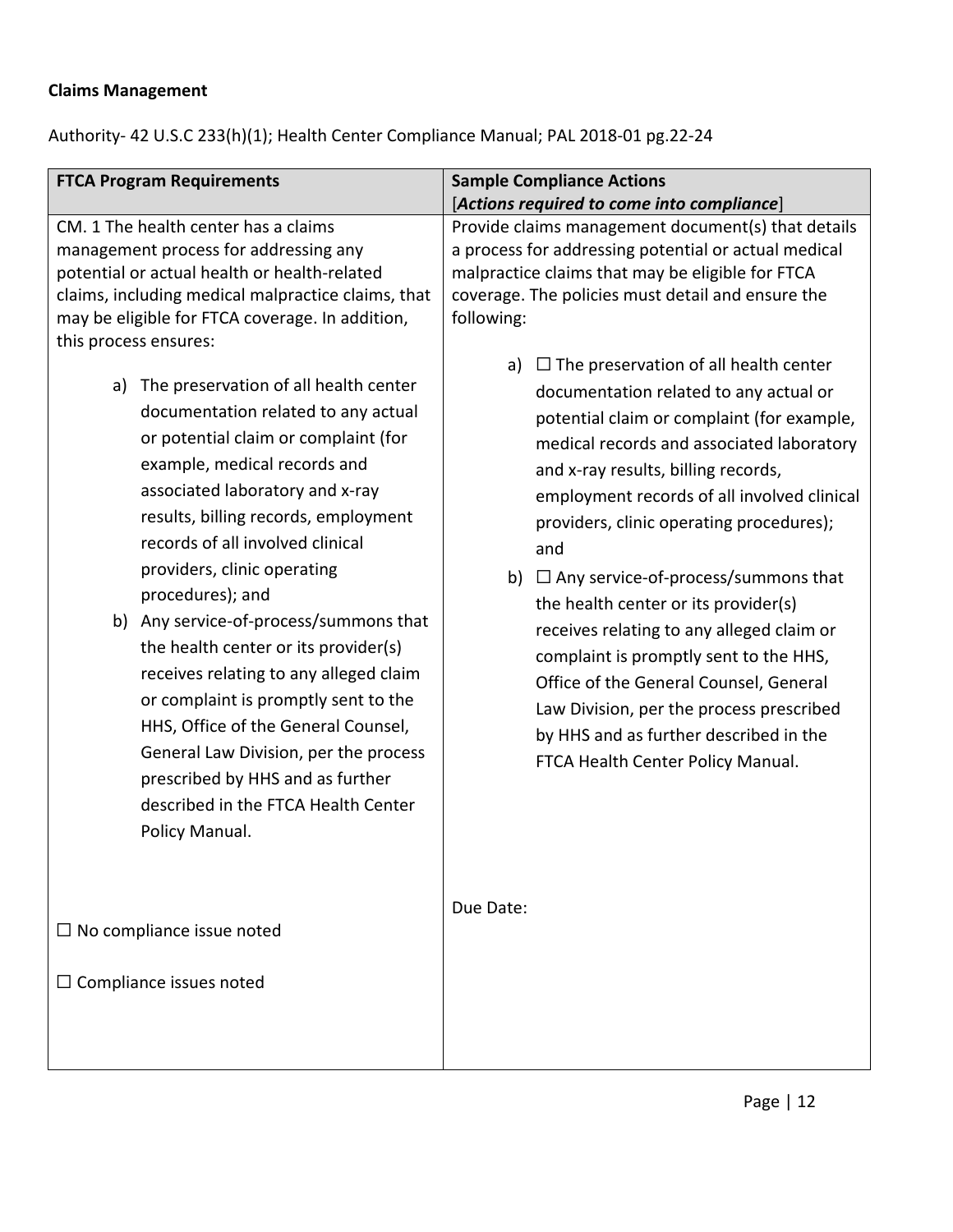| <b>FTCA Program Requirements</b>                                                                    | <b>Sample Compliance Actions</b>                                                                  |
|-----------------------------------------------------------------------------------------------------|---------------------------------------------------------------------------------------------------|
|                                                                                                     | [Actions required to come into compliance]                                                        |
| Remarks:                                                                                            |                                                                                                   |
|                                                                                                     |                                                                                                   |
|                                                                                                     |                                                                                                   |
| CM. 2 The health center has designated<br>individual(s) who is responsible for the                  | Provide the name of the individual(s) responsible for<br>the management and processing of medical |
| management and processing of claims-related                                                         | malpractice claims-related activities and relevant                                                |
| activities and serves as the claims point of                                                        | position description documents and/or job                                                         |
| contact.                                                                                            | agreement.                                                                                        |
|                                                                                                     |                                                                                                   |
|                                                                                                     |                                                                                                   |
|                                                                                                     |                                                                                                   |
| $\Box$ No compliance issue noted                                                                    | Due Date:                                                                                         |
|                                                                                                     |                                                                                                   |
| $\Box$ Compliance issues noted                                                                      |                                                                                                   |
|                                                                                                     |                                                                                                   |
|                                                                                                     |                                                                                                   |
| Remarks:                                                                                            |                                                                                                   |
|                                                                                                     |                                                                                                   |
|                                                                                                     |                                                                                                   |
| CM. 3 The health center informs patients using                                                      | Provide pictures, materials, website links, and/or                                                |
| plain language that it is a deemed Federal Public<br>Health Service (PHS) employee via its website, | documentation that clearly demonstrates the health                                                |
| promotional materials, and/or within an area(s)                                                     | center has informed patients using plain language the                                             |
| of the health center that is visible to patients.                                                   | health center is a deemed Federal PHS employee.                                                   |
|                                                                                                     |                                                                                                   |
| $\Box$ No compliance issue noted                                                                    |                                                                                                   |
|                                                                                                     |                                                                                                   |
| $\Box$ Compliance issues noted                                                                      |                                                                                                   |
|                                                                                                     | Due Date:                                                                                         |
|                                                                                                     |                                                                                                   |
| Remarks:                                                                                            |                                                                                                   |
|                                                                                                     |                                                                                                   |
|                                                                                                     |                                                                                                   |
| CM. 4 If a history of claims under the FTCA exists,                                                 | Provide the following:                                                                            |
| the health center has:                                                                              |                                                                                                   |
| Cooperated with the Attorney<br>a)                                                                  | $\Box$ A detailed action plan that outlines how the<br>1.                                         |
| General, as further described in the                                                                | health center will ensure cooperation with                                                        |